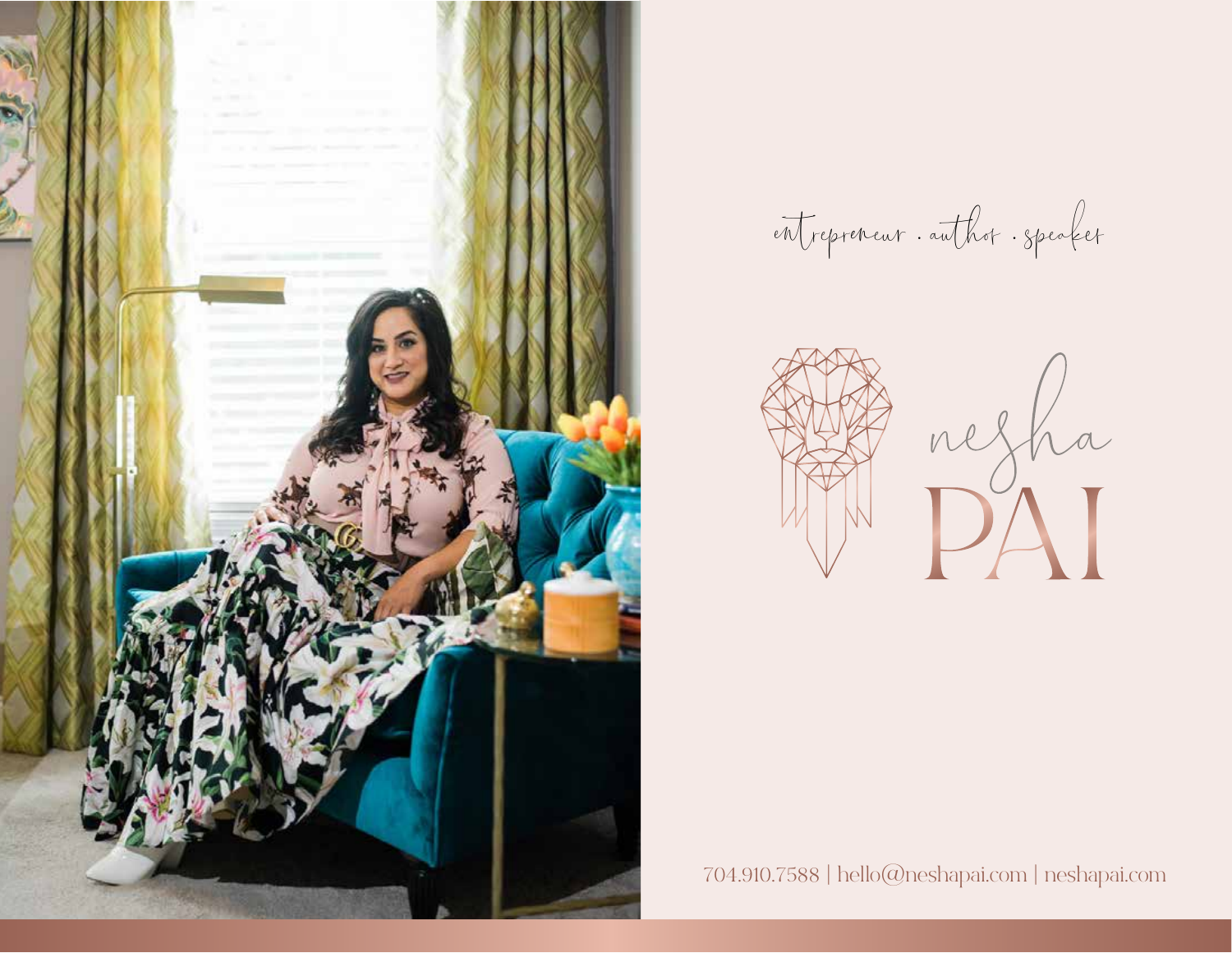

# ABOUT NESHA

- Founder of Pai CPA, LLC, in Charlotte, started in 2011
- Started her firm as a single mother
- Hometown is Raleigh, North Carolina
- Graduated Magna Cum Laude from NC State
- Licensed CPA since 1996
- Began her career within the world-renowned accounting firm Arthur Andersen
- Mentors younger students in Accounting and **Entrepreneurship**
- Serves entrepreneurs and small business owners
- Created *Pai Networking Group* in 2017 as a platform to highlight small businesses
- Launched her podcast series, *Piece of the Pai*, that focuses on allowing successful entrepreneurs to share their business insight
- Published her book, *Overcoming Ordinary Obstacles*, in December 2019
- Mother to a son who attends her alma mater NC State University
- In 2020, she was named one of the *50 Most Influential Women* by The Mecklenburg Times in **Charlotte**
- Received the *Emerging Leader* award by Career Mastered Magazine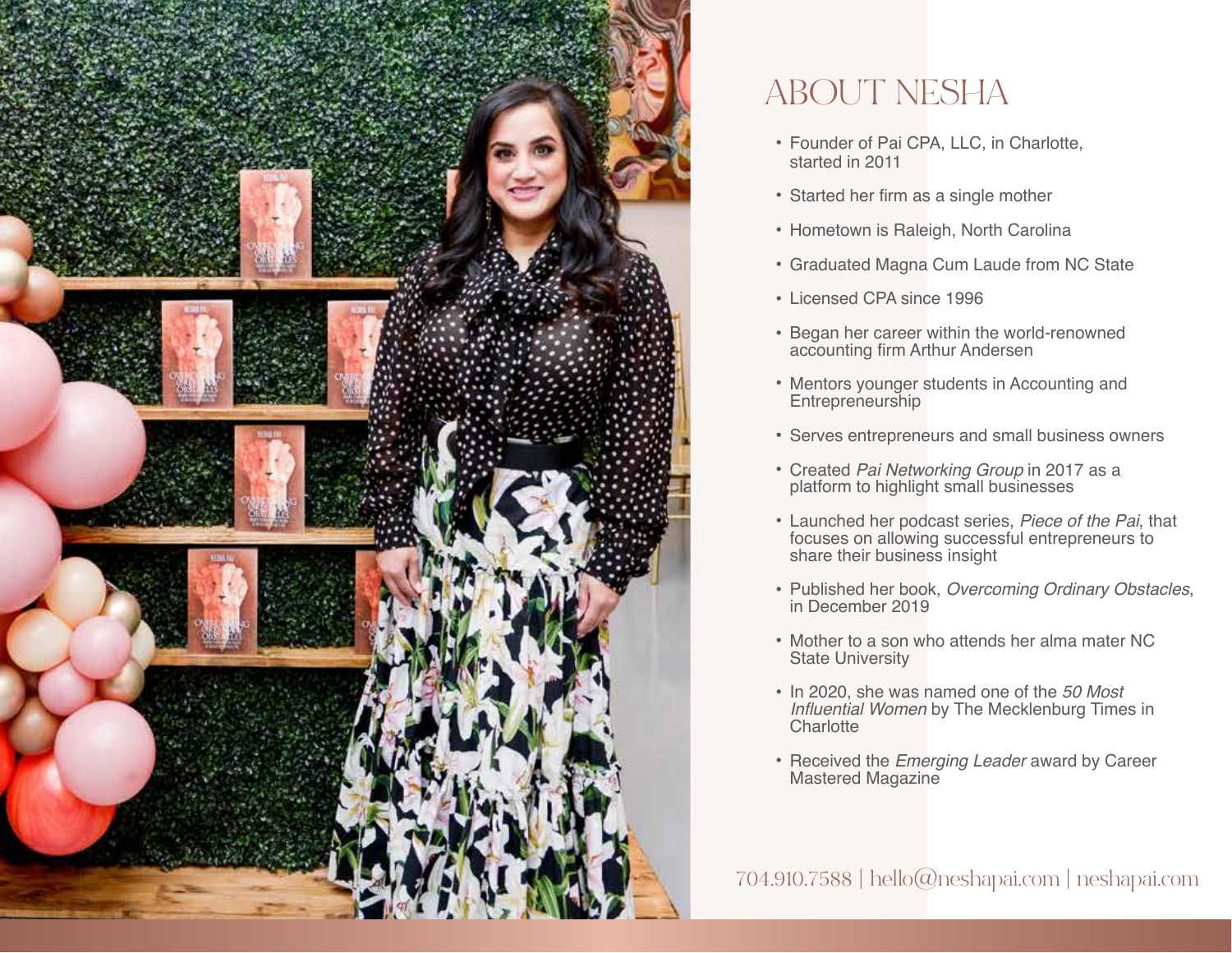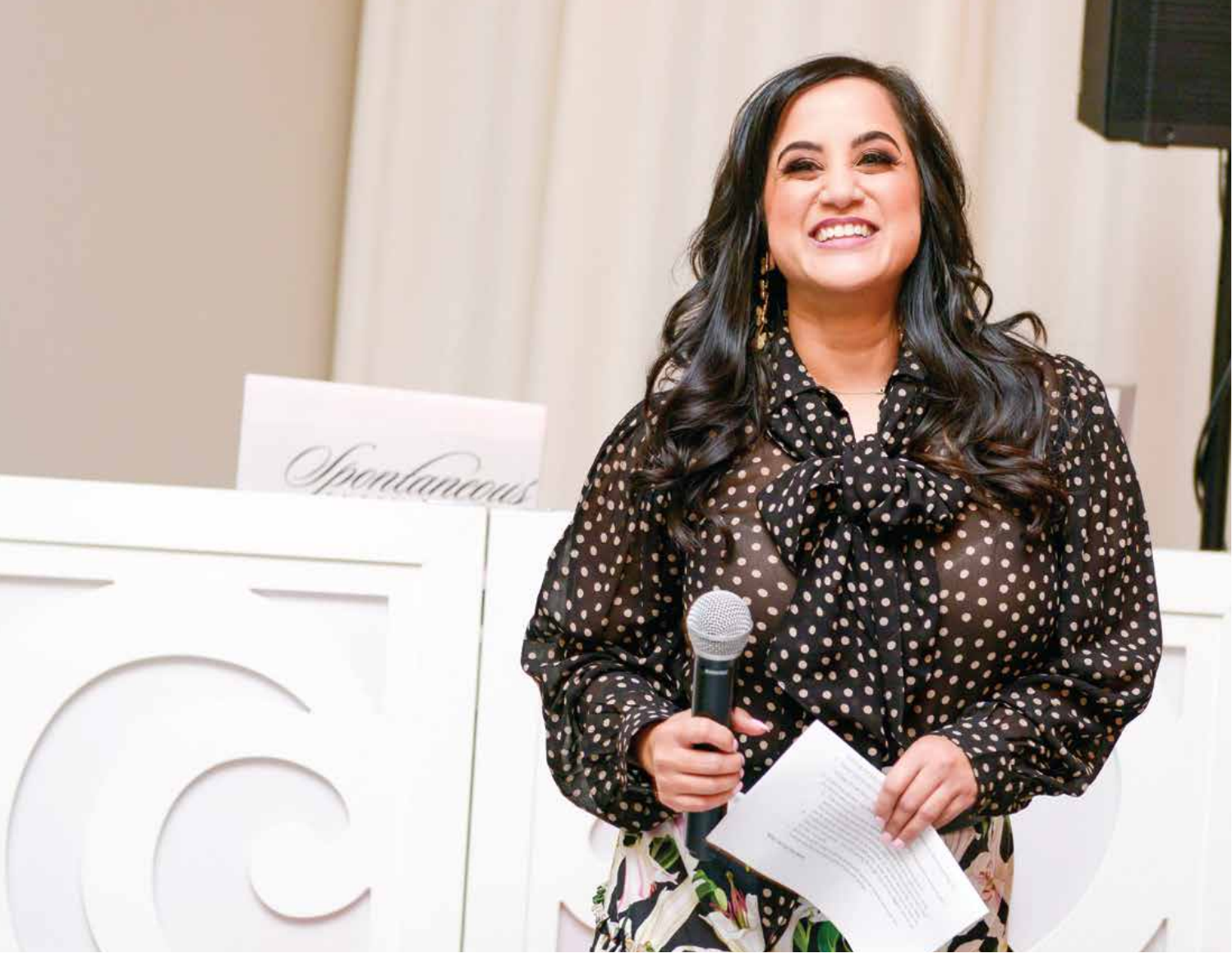









#### **CHARLOTTEFIVE**





## APPEARANCES

**The Real Influencers Project**  *Interview with Craig Reynolds*

**WCNC Evening News**  *Interview with Michelle Boudin* Charlotte area small business owners are starting to receive loans due to COVID-19

**WCNC appearance on Charlotte Today** Small Business Financial Tips During COVID-19 Crisis

**WCNC Charlotte Today** *Interview with Colleen Odegaard* 5 Things You Need to Think About When Entering into Entrepreneurship

**WBTV appearance on QCLIFE**  Interview with Cheryl Brayboy Business Owner Writes Book To Help Others Overcome Obstacles

**WBTV appearance on QCLIFE** Let's Get Real About Love Panel

**Influencer Entrepreneurs**  *Interview with Jenny Melrose* Overcoming Obstacles as an Entrepreneur

**SouthPark Magazine** *Article* Breaking Barriers

**Brown Girl Magazine** *Book Review* Overcoming Ordinary Obstacles

**QC Exclusive** *Article* Q&A: Small Business Tips During COVID-19

**Charlotte Five** *Wellness Article* Is FOMO Killing Us Slowly? Learning to Say No

**SPARK Publications Blog** *Book Release Interview*

**The Katie Black Show** *Podcast* Growing up in the South, Advice on Wealth Building, Enron, Postpartum Depression, Changing Religions, and much more

**Branding BFF™** *Podcast* The Courage to Stand Out

**People of Charlotte** *Article* Breaking Barriers Through Her CPA Business and Networking Group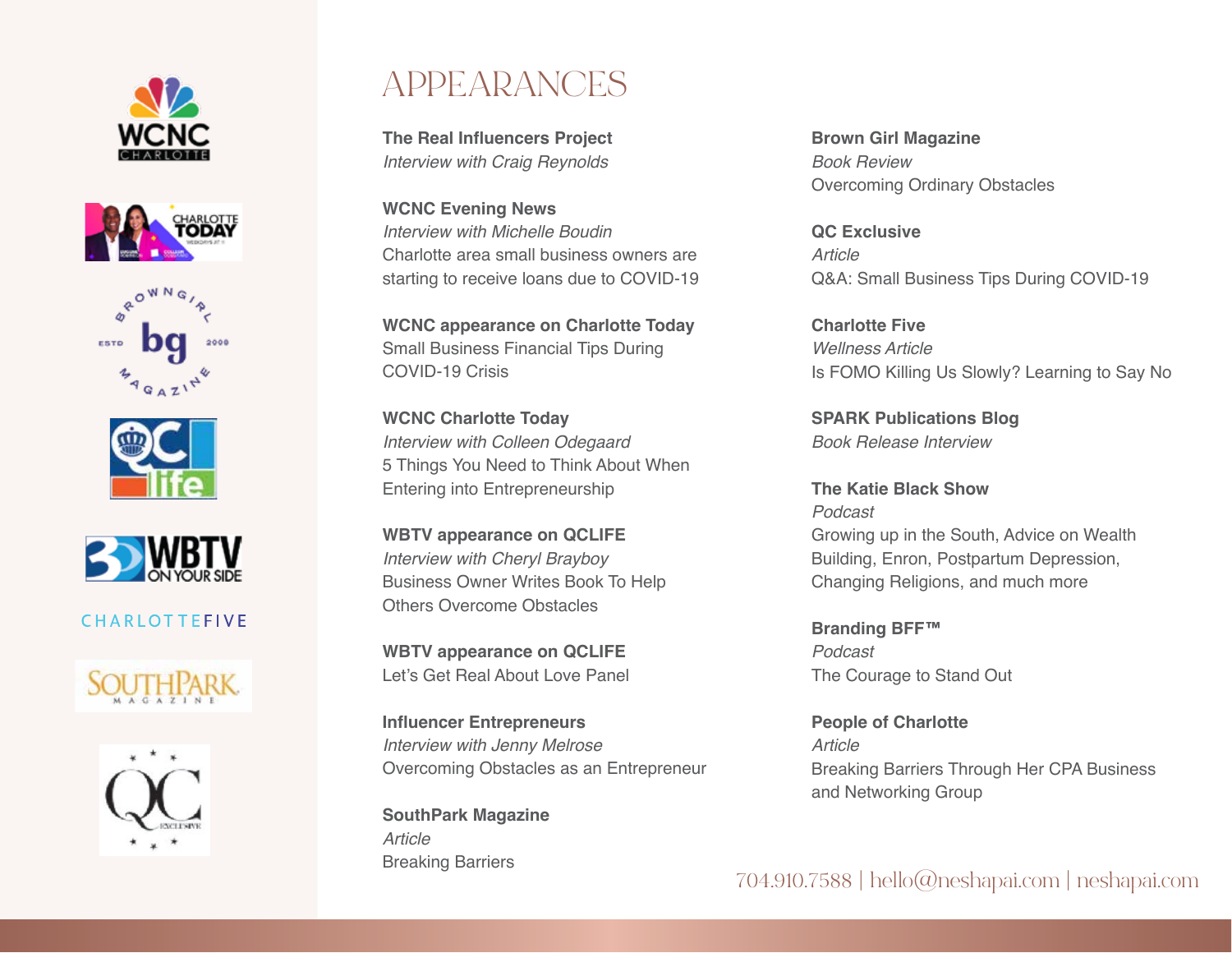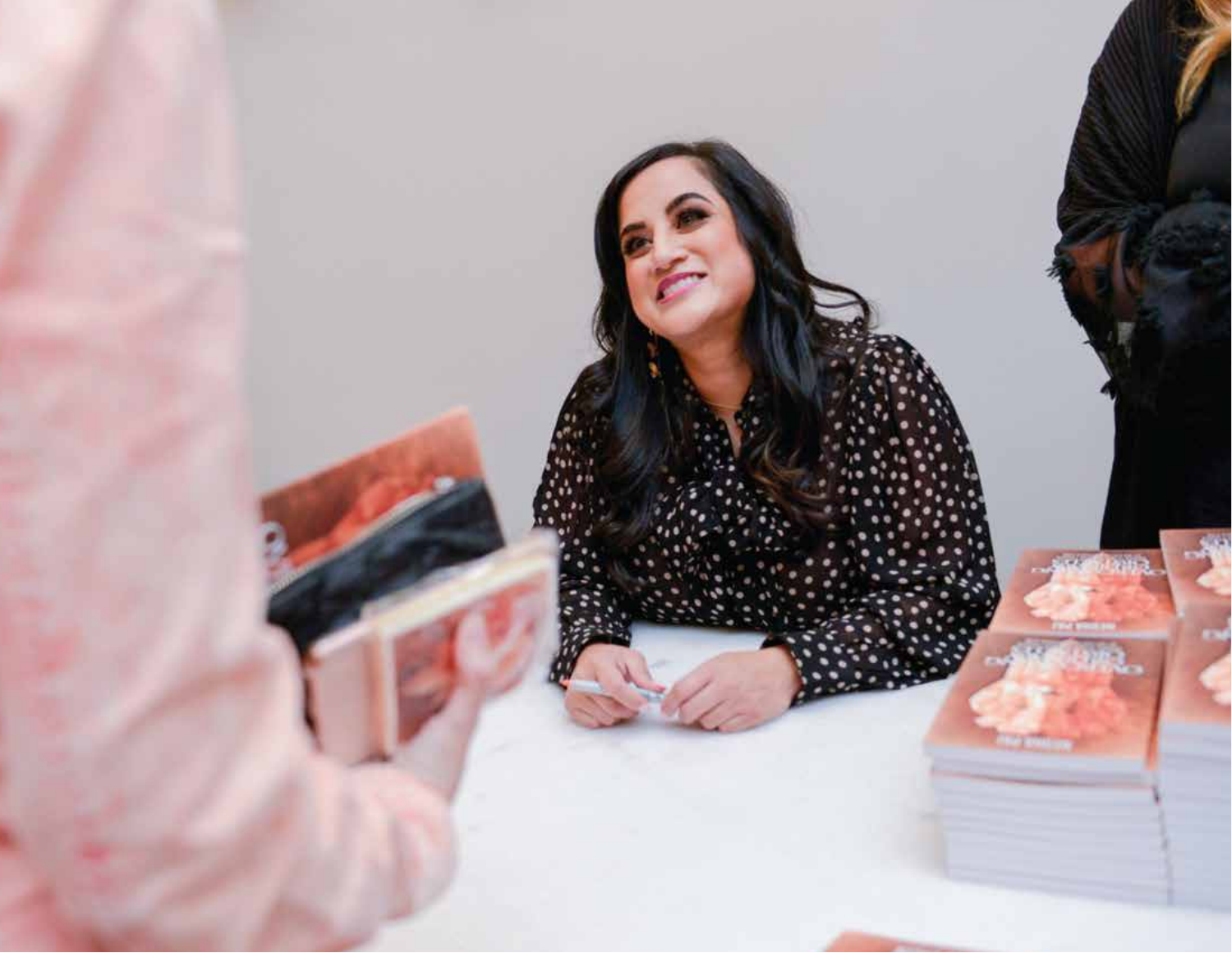

# SPEAKER TOPICS

#### Financial Statements 101 Empowering business owners to understand their numbers

#### Black Sheep Business Owner

Share about how not fitting in is a good thing How to navigate the early days of being a black sheep

### Immigrant Daughters

Share deeper insights into how the immigration story manifests in women when they enter the workforce as a first generation American

### A 'Thank You' to Stay-At-Home-Moms

Sharing how her mother's strength affected her

Sharing how her own stay-at-home time/postpartum paved a way for her future diligence

Sharing how the ex-boss shamed her for having been a stay at home mom and was not up to her peers standards, as a way to avoid giving her a raise

#### **Mompreneur**

Share insights of how being a mother and an entrepreneur are different from a typical 9-5 role

Juggling entrepreneurship and the single mom

### Launching Without Experience

Share insights about making your own lane in something that you have never had experience in

Rejecting Dogma and Finding Your Own Path to God

Converting from Hinduism to Christianity later in life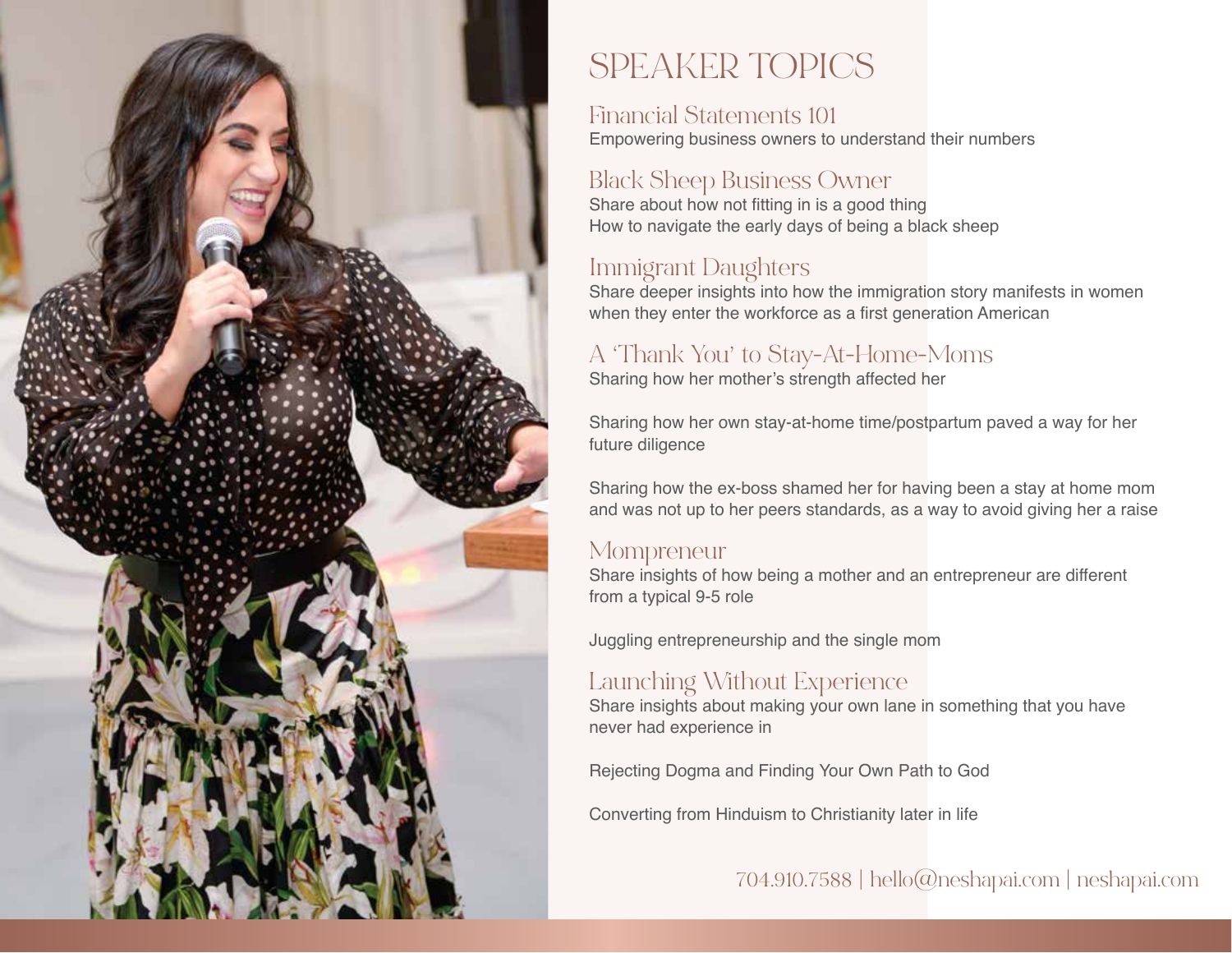

### THE BOOK

**OVERCOMING** ORDINARY OBSTACLES: Boldly Claiming the Facets of an Extraordinary Life

Obstacles are opportunities. In Overcoming Ordinary Obstacles, Nesha Pai shows us how faith, forgiveness, resilience, and an impeccable sense of style can turn obstacles into opportunities. From overcoming racism and sexism to creating her own identity and building a business, this first‑generation American is a prime example of creating the life you want.